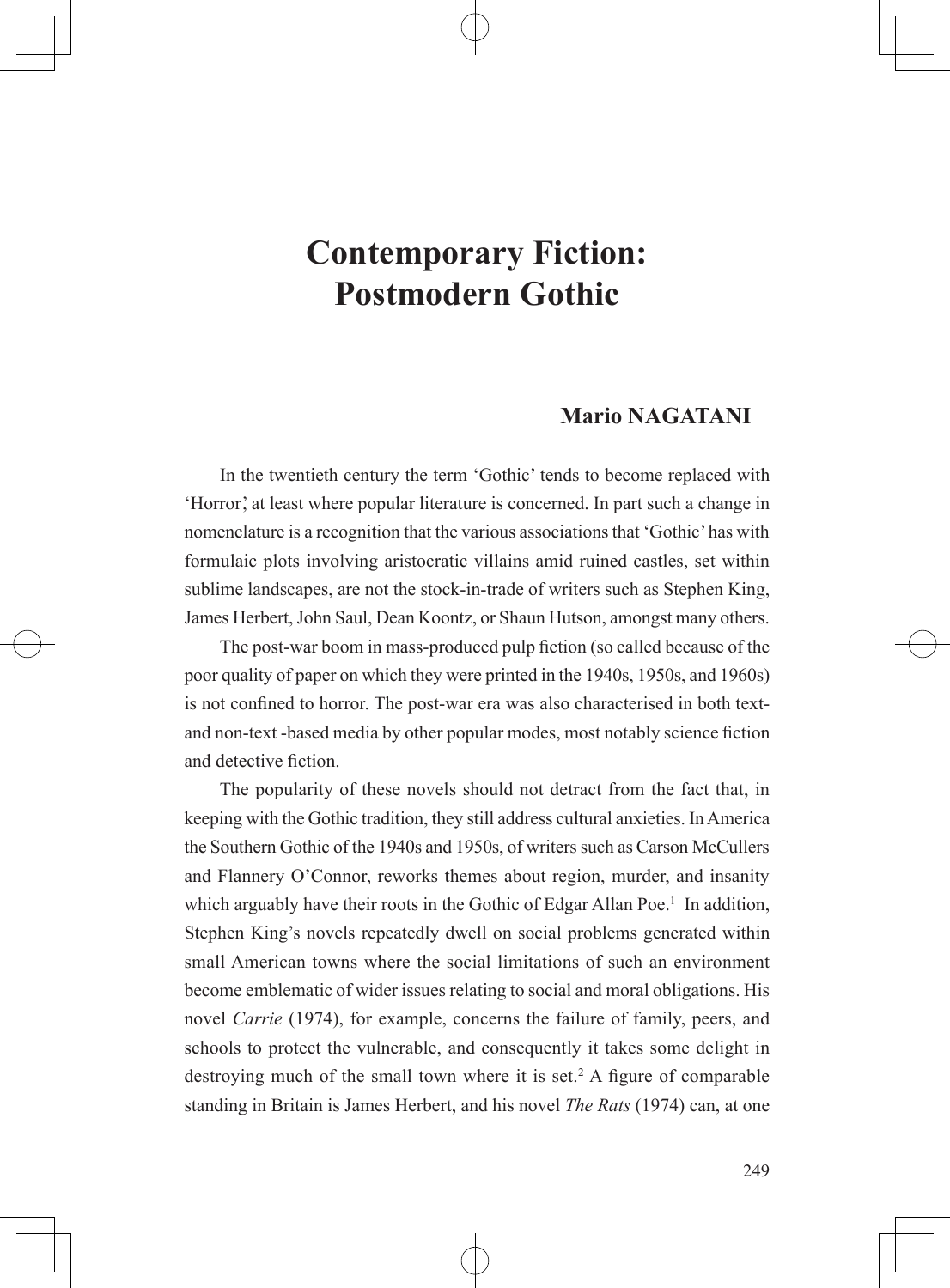level, be read as a tale about inner city decay.<sup>3</sup> Such a popular form is not without examples of intellectual complexity. Clive Barker's work, for example, takes its place within a horror tradition but also explores a set of complex postmodern ideas about the nature of representation. His collection of tales, *Books of Bloods*, includes 'Son of Celluloid' (1988), which centres on an escaped prisoner, Barberio, who is suffering from cancer. He is mortally woulded in a shoot-out with the police, and hides in a cinema behind the screen, where he dies of his wounds; however, the cancer takes on a life of its own as it searches for new victims, and does so by taking on the form of various film stars such as John Wayne, Marilyn Monroe, Peter Lorre, and Greta Garbo (thus suggesting that an apparently pristine Hollywood golden age was not as pure as it seemed).<sup>4</sup> Barker's novel *Weaveworld* (1988) also, as the title implies, looks at how worlds are artistically constructed through the bringing together of various forms of representation.<sup>5</sup>

Barker's writings mentioned here can be regarded as exercises in postmodernism. Whilst modernism focused on the fragmented nature of subjectivity (and so exploited the Gothic fascination with fractured selves), postmodernism represents a scepticism about the grand narratives (such as religion, for example) which once provided social and moral norms. In a contemporary, postmodern age one can no longer believe in coherent, universal, claims to truth which, so the argument goes, are replaced by moral relativism. Such a world is defined by the absence of absolute meaning, and in literature this becomes manifested through stylistic play in which narrative forms are run together to create synthetic worlds which foreground issues about representation above any moral or metaphysical concerns. In other words, postmodernism seems to be peculiarly suited to the Gothic because it questions the notion that one inhabits a coherent or otherwise abstractly rational world. As we shall see, some authors who have written in the Gothic mode and appear to incorporate elements of the postmodern, such as Angela Carter and Toni Morrison, are in fact sceptical about postmodernism or certain aspects of it. Carter and oni Morrison are not 'horror' writers in the way that King and Herbert are. Their self-conscious literary qualities distance them from such writers, even though their texts discussed here do refer back to an earlier Gothic tradition. To what extent there exists a postmodern Gothic is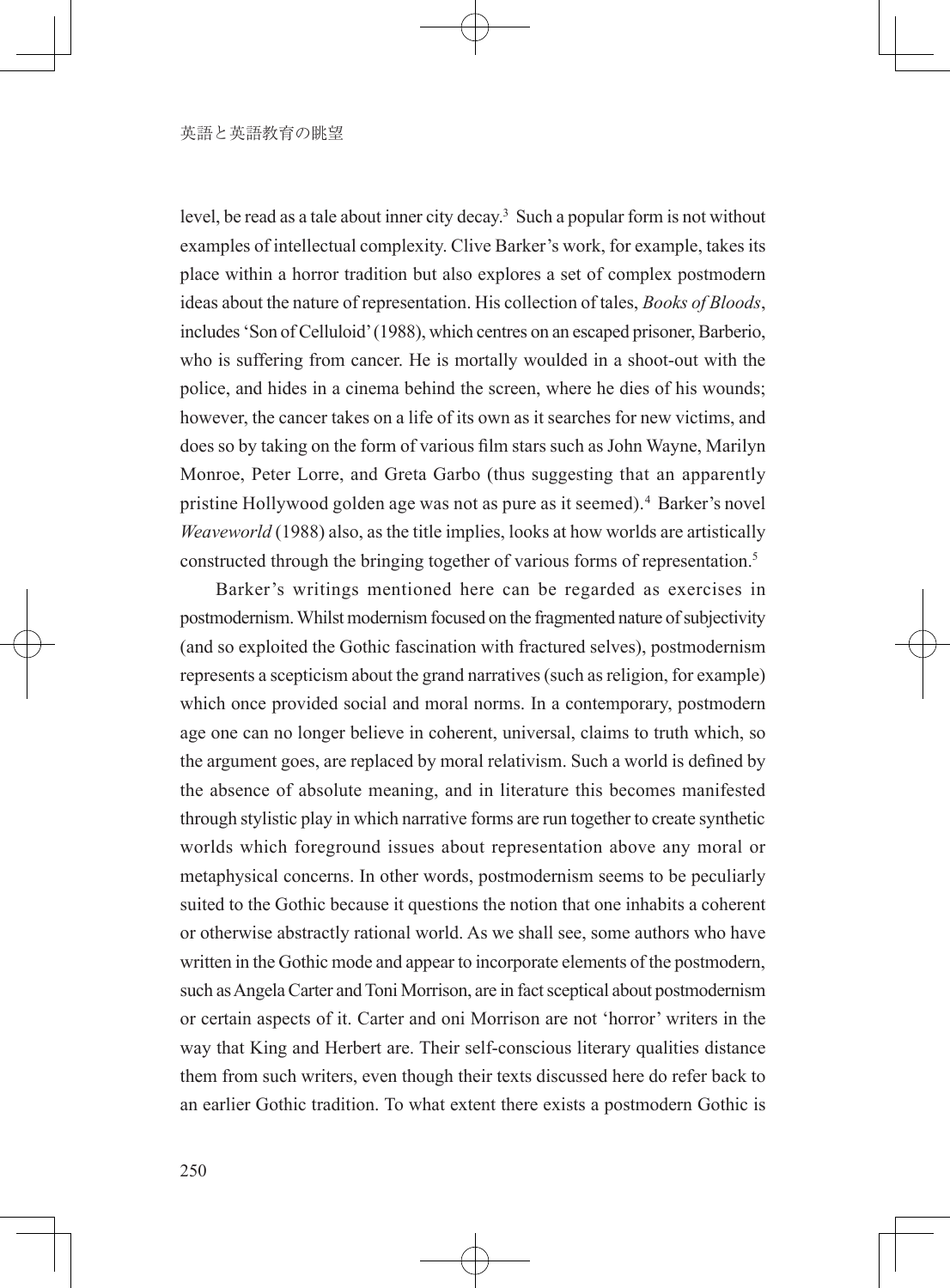the issue addressed in this section. One writer whose work has been described as a forerunner to postmodernism, Shirley Jackson, helps us to see how the issues of the older Gothic are reworked within new models of 'horror' that apear to anticipate the postmodern.

Jackson's *The Haunting of Hill House* (1959) reworks Gothic tropes which are familiar from the Female Gothic. The tale is focalised by the 32-year-old Eleanor Vance, whose mother has recently died. Eleanor had nursed her mother for eleven years and her death provokes feelings of guilt over her new-found freedoms. Eleanor, as a child, had been involved in some seemingly paranormal experience when the family house was showered by stones. Dr Montague, a paranormal investigator, contacts Eleanor in an attempt to form a team of psychically sensitive individuals to take to Hill House, a renowned haunted house, in order to examine if their psychically receptive natures would help him to explore any supernatural experiences that they might encounter there. Eleanor agrees to participate in this experiment, which initially revolves around her, Dr Montague, Theodora (for whom Eleanor has implied sexual feelings), and Luke (who stands to inherit the house). This theme of the absent mother is given a twist by Jackson as she uses it to address the tensions between Eleanor's feelings of loss and her sense that such loss will enable her to forge a new identity. This becomes clear in Eleanor's initial feelings that Hill House can help her to develop an independent identity (that is, an identity that is independent of her mother's influence). She notes at one point, 'what a complete and separate thing I am, [...] going from my red toes to the top of my head, individually an I, possessed of attributes belonging only to me'.6 However, this emerging sense of self is compromised by the ghostly activities within the house, which are either due to the presence of a malevolent entity or are a projection of Eleanor's highly ambivalent feelings of belonging (ones which depend on the guilty rejection of her mother) .

The ghost in the house, at one level, implies the lingering presence of Eleanor's mother. Eleanor refuses to go into the library because its mustiness reminds her of her. After one terrifying visitation a chalked message is found on a wall: 'HELP ELEANOR COME HOME' (p.146). This creates some suspicion,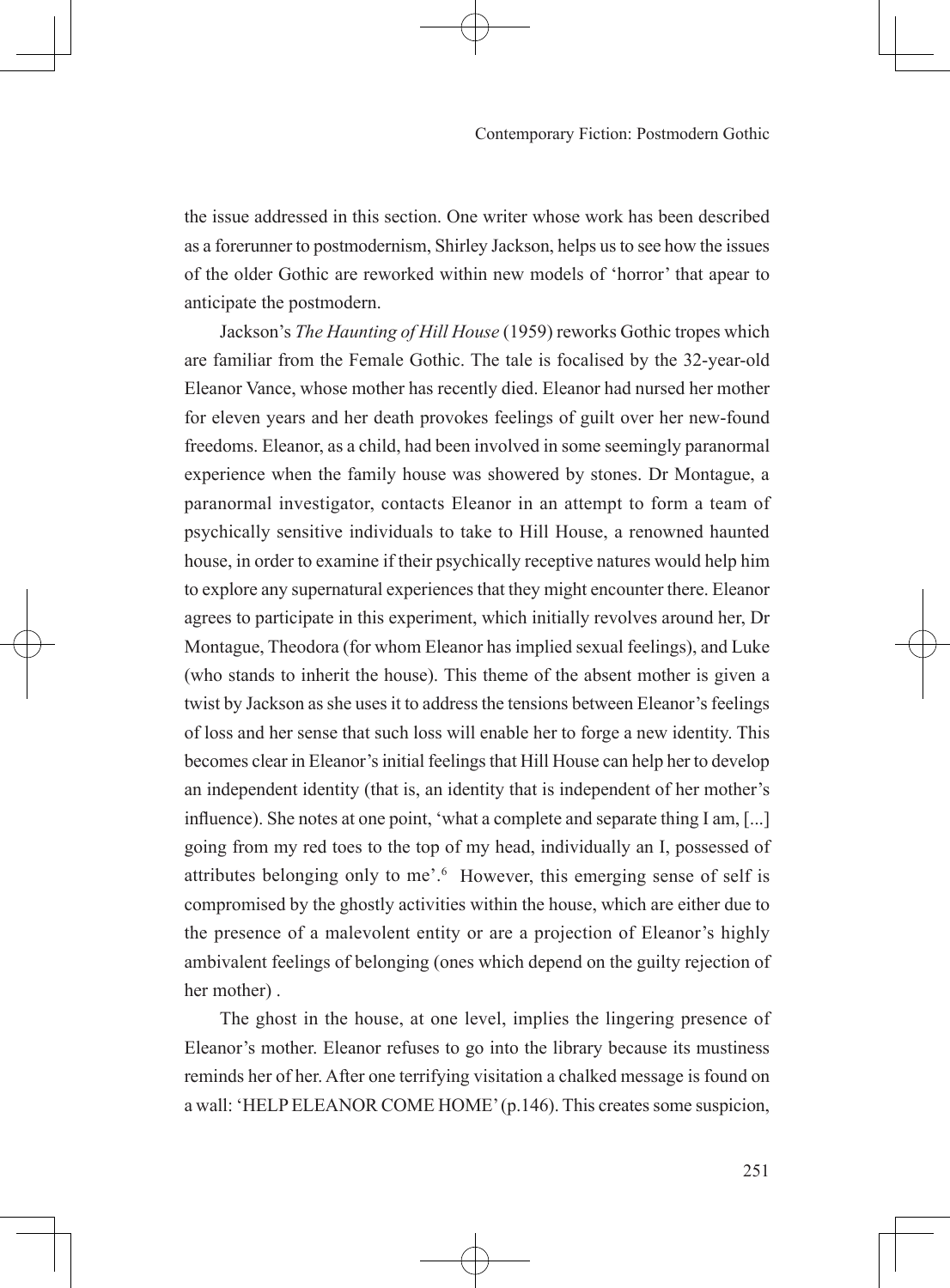#### 英語と英語教育の眺望

with Theodora accusing Eleanor of having written it herself. Later some other letters appear above Theodora's bed, 'HELP ELEANOR COME HOME ELEANOR' (p.155), and in another scene Eleanor seems to hear her name being called. Eleanor's highly precarious sense of self is suggested in these peculiar moments of projection which imply that she has not separated herself from her mother. Haunting in that respect looks like selfhaunting within a context (the house) which restages Freud's debate about the uncanny. As in the 'Uncanny', Eleanor is confronted by her fears in what appears to be a neurotically developed encounter with a double (her projected 'mother'). However, it is important to consider what is 'neurotic' about Eleanor's behaviour, because interpreted in more political (rather than psychological) teams the novel reads as a Female Gothic challenge to notions of domesticity. Eleanor's inability to escape from her mother's domestic tyranny can thus be read as a critique of the limitations imposed on women by a strict adherence to conventional, gendered, domestic roles. Darryl Hattenhauer, however, notes that the fundamental ambivalence of the novel is that 'Domestic ideology makes her believe she is free when in fact she is trapped'.7 Eleanor thus fails to trust her initial instincts which tell her that 'Hill House is vile, it is diseased; get away from here at once' (p.33). Eleanor is eventually forced out of the house by the others. This leaves her with nowhere to go (literally and psychologically) and she commits suicide by crashing her car in the grounds of Hill House. Her final thoughts articulate both her estrangement and her fragile grasp on her motivation: '*Why* am I doing this? Why am I doing this? Why don't they stop me?' (p.246). Such a desperate plea for help can also be related to an earlier image of estrangement which is associated with writing.

There are repeated references to Dr Montague's leisure reading, which includes Samuel Richardson's *Pamela* (1740), a novel in which the eponymous heroine is sexually pursued by the rakish Lord B. This emphasises a theme in Jackson's novel concerning women who are placed in danger by patriarchal men, as Eleanor is in Dr Montague's experiment. The reference to texts and the dangers they refer to is further underlined in Montague's claim that the best place to try to manifest a spirit is in the library (the stale atmosphere of which Eleanor had previously associated with her mother) because 'materializations are often best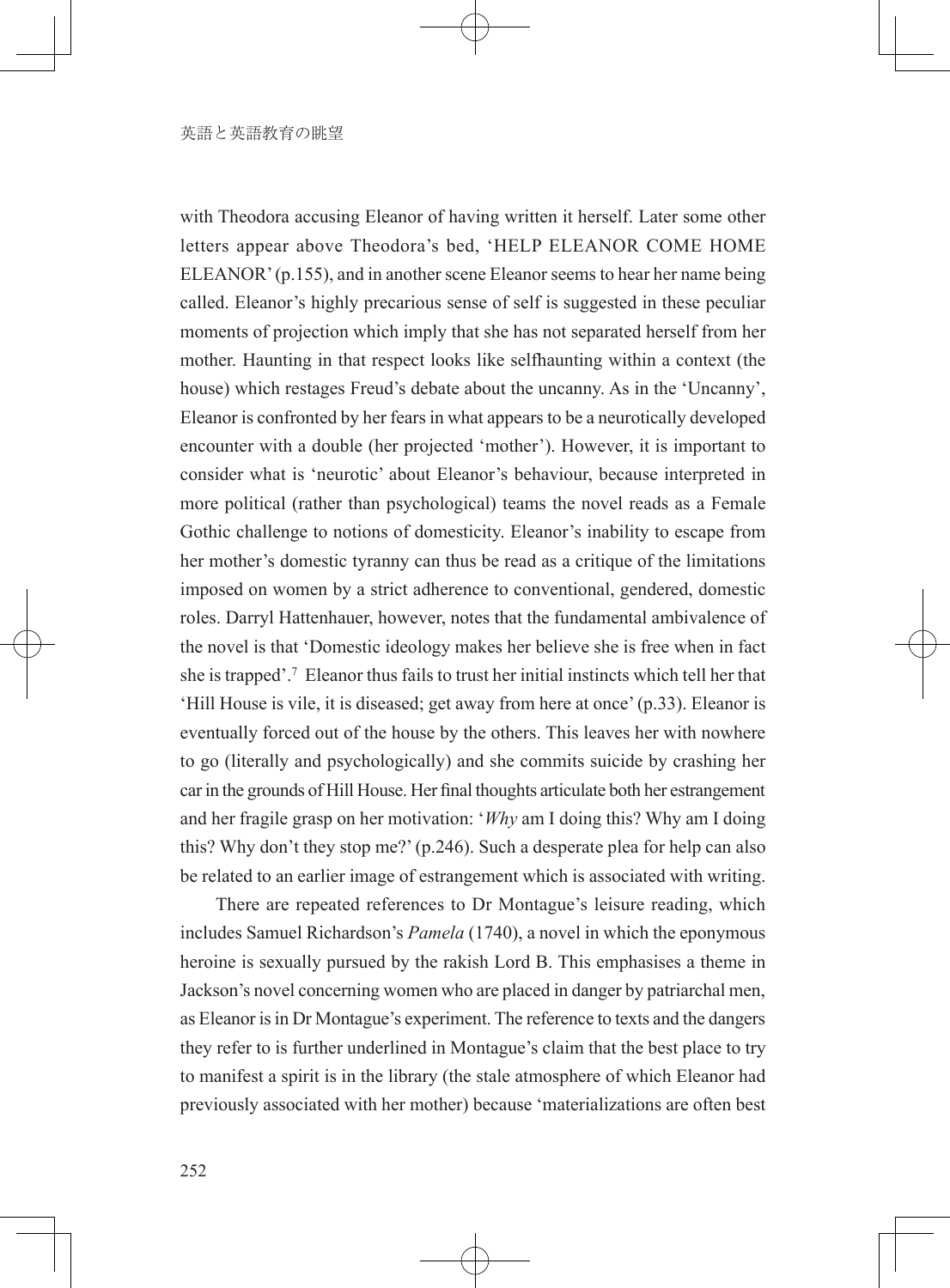produced in rooms where there are books' (p.186). It is in the library that Eleanor, seemingly overwhelmed by the atmosphere, endangers herself by climbing a precarious staircase from which she has to be rescued. However, it is revealing that this moment of danger is staged in the library, which for Eleanor is the place in the house which she cannot enter: 'I can't go in there; I'm not allowed in there' (p.228). Hattenhauer has noted that this foregrounding of fictionality is reflected in the many different modes of writing employed in the novel, including 'the Gothic, fantastic, fabulist, allegorical, tragic, darkly comic, and grotesque', which means that the novel anticipates 'postmodernism's writing about writing' (p.5). In other words, the knowing use of literary references (which includes jokes about Count Dracula) foreshadows postmodernism's model of moral emptiness in which style triumphs over content. *The Haunting of Hill House* can thus be read as a complex latter-day example of the Female Gothic which stylistically cultivates a literary ambience which anticipates postmodernism's version of emptiness (which also explains Eleanor's implicit association of books with 'death'). The relationship between postmodernism and the Gothic is particularly relevant to a reading of Angela Carter's rewriting of fairy tales in *The Bloody Chamber* (1979).

Angela Carter, as well as rewriting fairy tales, also edited two collections of them for Virago Press (in 1990 and 1992), which included tales collected by Charles Perrault in the 1690s. Perrault rewrote and sanitised the order, darker, oral tales in order to use them to make moral points about the conduct of middleclass children.<sup>8</sup> The issue of textual ownership of such tales is a key element in their transformation (from oral tales generated within predominantly peasant cultures, to their sanitising by Perrault). In *The Bloody Chamber* Carter attempts to reclaim these tales from their seventeenth-century recompositions in order to draw out their covert gender implications. The tales also rework elements familiar from the Female Gothic concerning absent mothers and how their presence promises salvation to their daughters. 'The Bloody Chamber' is a version of the Bluebeard story in which a vulnerable young wife recounts finding the bodies of her husband's murdered former wives in a room that she has been forbidden to enter. The tale concludes with the arrival of her mother, summoned by '*maternal*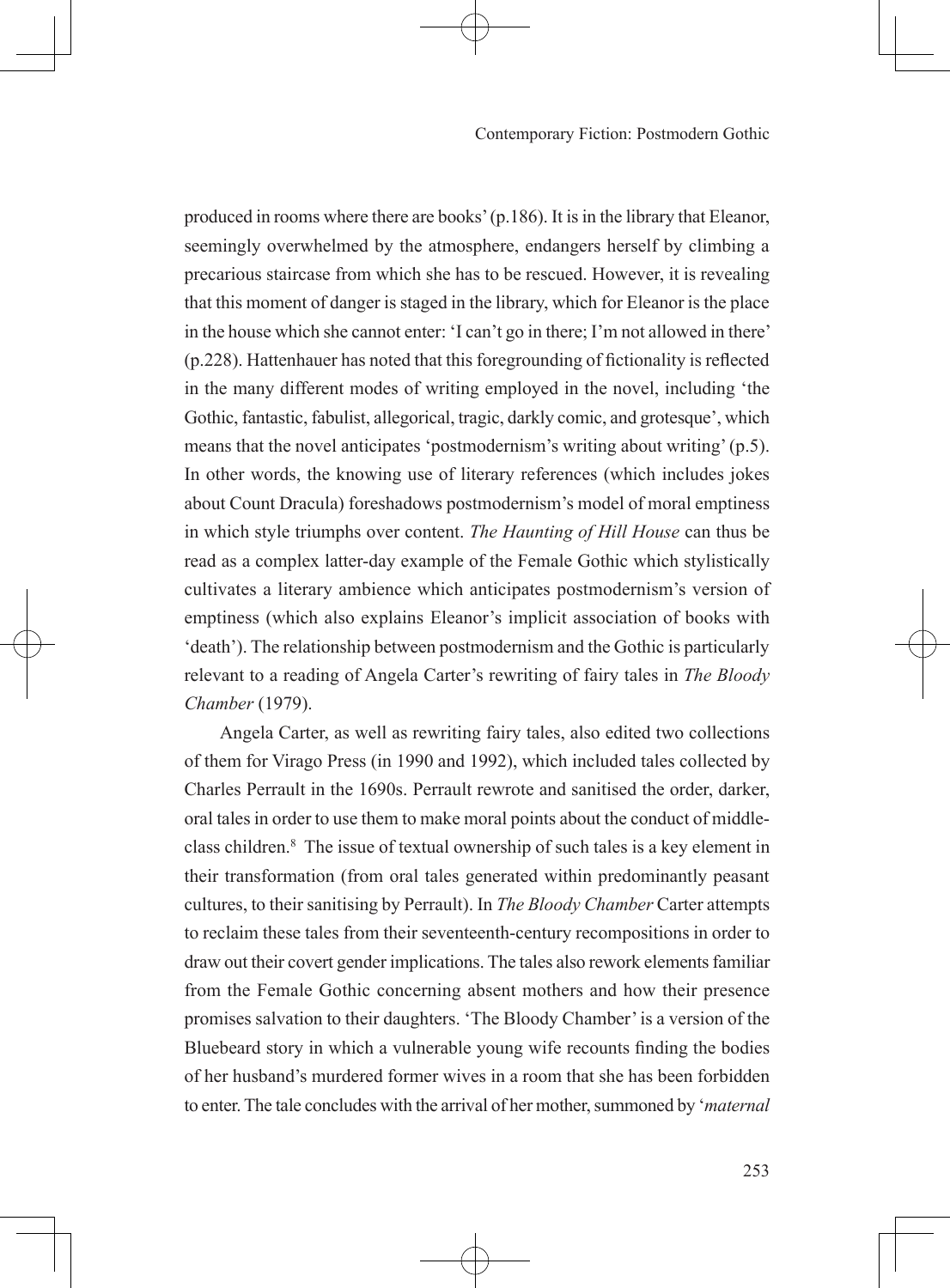*telepathy*' (reworking Radcliffe's heroiners' unconscious pursuits of their mothers), who 'took aim and put a single, irreproachable bullet through my husband's head' leaving her, in an echo of *Jane Eyre*, to form a more equitable relationship with a blind piano teacher.<sup>9</sup> Carter has been criticised in feminist circles because her heroines often appear complicit in – because at some level they appear to find pleasurable – the dangers that they are ostensibly threatened by. Merja Makinen has argued that such an approach overlooks the playful nature of Carter's rewritings which mock notions of misogynistic complicity, and moves beyond it by challenging the whole idea of a binary gender divide.<sup>10</sup> Indeed, Carter rewrites such tales so that the typical female victims are able to gain some rapprochement with their supposed aggressors (with the obvious exception of Bluebeard). In 'The Company of Wolves' (a reworking of 'Little Red Riding Hood'), for example, the girl resists the sexual threat posed by the werewolf. When he restates the familiar refrain that his large teeth are 'All the better to eat you with', she 'burst out laughing; she knew she was nobody's meat.11 The tale closes on an implied post-coital moment in which 'sweet and sound she sleeps in granny's bed, between the paws of the tender wolf' (p.159). These reworkings of older narrative forms suggest an engagement with postmodernism, but in one key respect they compromise such an association – their attempt to establish alternative models of rationality.

Aidan Day has claimed that Carter was a rationalist who deliberately worked against Enlightenment theories of reason indebted to the work of René Descartes. Descartes's famous dictum 'I think therefore I am' emphasised a binary between inner consciousness and the outer material world (or between self and other).<sup>12</sup> This binary opposition underpins such pairings as conscious/unconscious, rational/ irrational, and masculine/feminine, the kinds of pairings which the Gothic, in its more radical guises, challenges. Carter breaks down what she regards as an artificial distinction between masculine/feminine. For Day, the roots of Carter's thinking on this are to be found in her critique of the Marquis de Sade in *The Sadeian Woman* (1979) that she was working on at the same time as *The Bloody Chamber*. There she argues that Sade reworks Descartes's objectifying dictum as 'I fuck therefore I am', which articulates a clear gender/power reationship of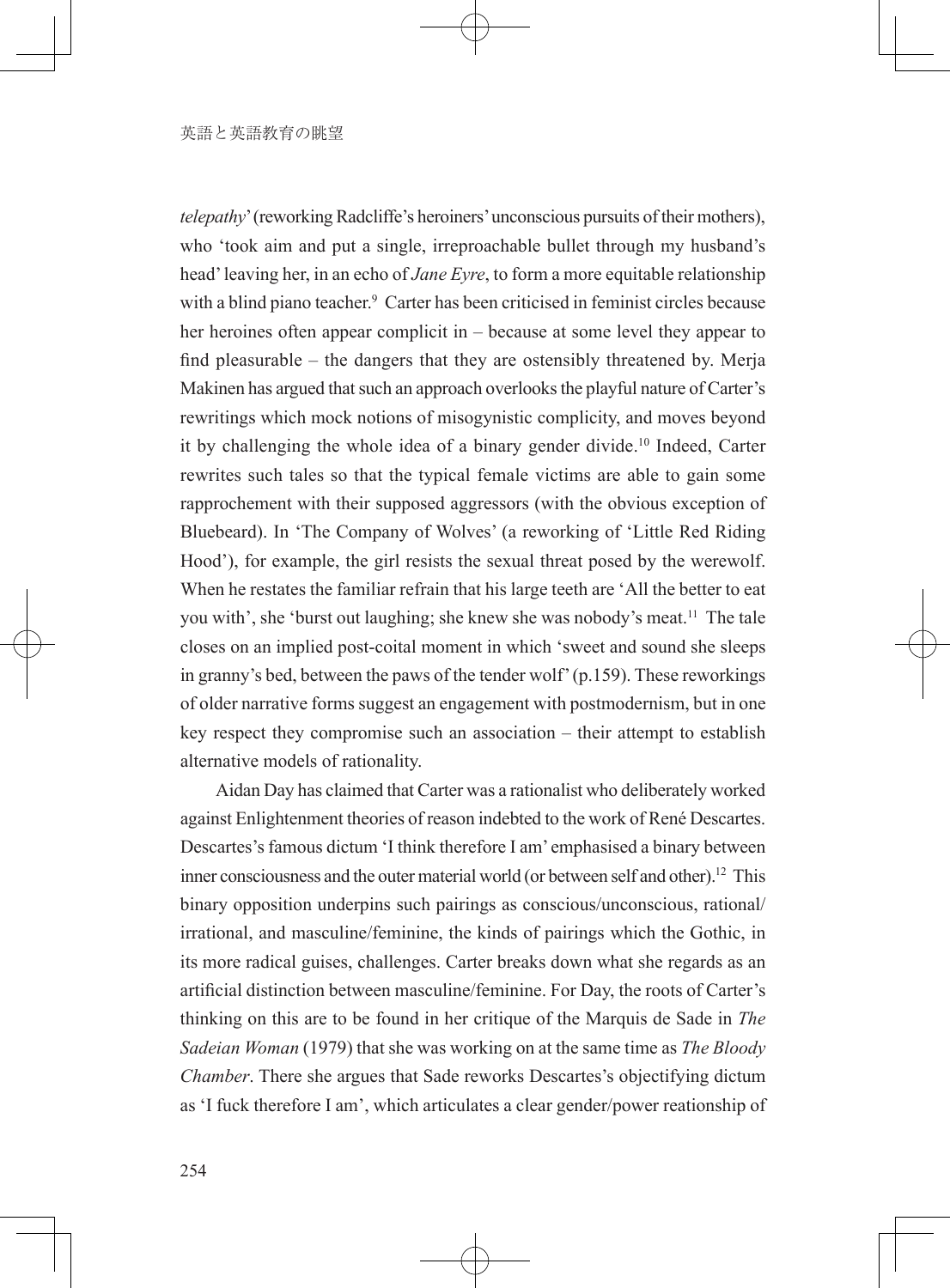men over women (conceived of in Sade's penetrative terms) which she is working against.<sup>13</sup> For Day, Carter 'wants a model for the relationship between people that is based on the principle of reciprocity rather than self-definition by exclusion' (p.101), a view captured in the image of the girl asleep between the paws of the wolf (an image of 'manliness') at the end of 'The Company of Wolves'. Carter's work thus challenges the view that postmodernism can be reduced to linguistic or representational play. Within her 'play' (and Carter's critique of patriarchy is fundamentally comic) there is an attempt to both rebut the claims of a postmodern relativism whilst establishing a model of identity politics which exists beyond the old Enlightenment dualisms. The issure of postmodernism has also played a role in shaping the perception of another novel that uses elements of the Gothic: Toni Morrison's *Beloved* (1987). *Beloved* is based on the true story of Margaret Garner, a slave working in Ohio, who with her four children and others attempted to escape from their owner in 1855. The group was recaptured but not before Margaret Garner had killed one of her infant children and attacked the others. Garner said she had killed her child because this seemed a preferable fate than the slow death inflicted by slavery. Her actions also indicated that she claimed ownership of the children as hers, rather than acknowledging them as slaves that belonged to the slave owner. In Morrison's novel, which is set eighteen years after the killing, the role of the mother is taken by Sethe, who lives with her eighteen-year-old daughter Denver (two sons ran away when they were in their teens).14 The house is haunted by the ghost of 'Beloved', the baby whom Sethe had killed. On the arrival of an old companion, Paul D, a former slave (the novel is set in the post-slavery era but refers back to it), he and Sethe begin an affair and he scares away the ghost. Shortly afterwards a stranger called 'Beloved' who would have been the same age as Sethe's first daughter appears and becomes like a sister to Denver and a daughter to Sethe, and drives Paul D out of the house. The ghostly presence of Beloved refers to many different histories, not only Sethe's personal history but also the history of slavery and therefore the history of America.

The novel moves backwards and forwards between the present and the past in order to examine the formative experiences in the lives of the principal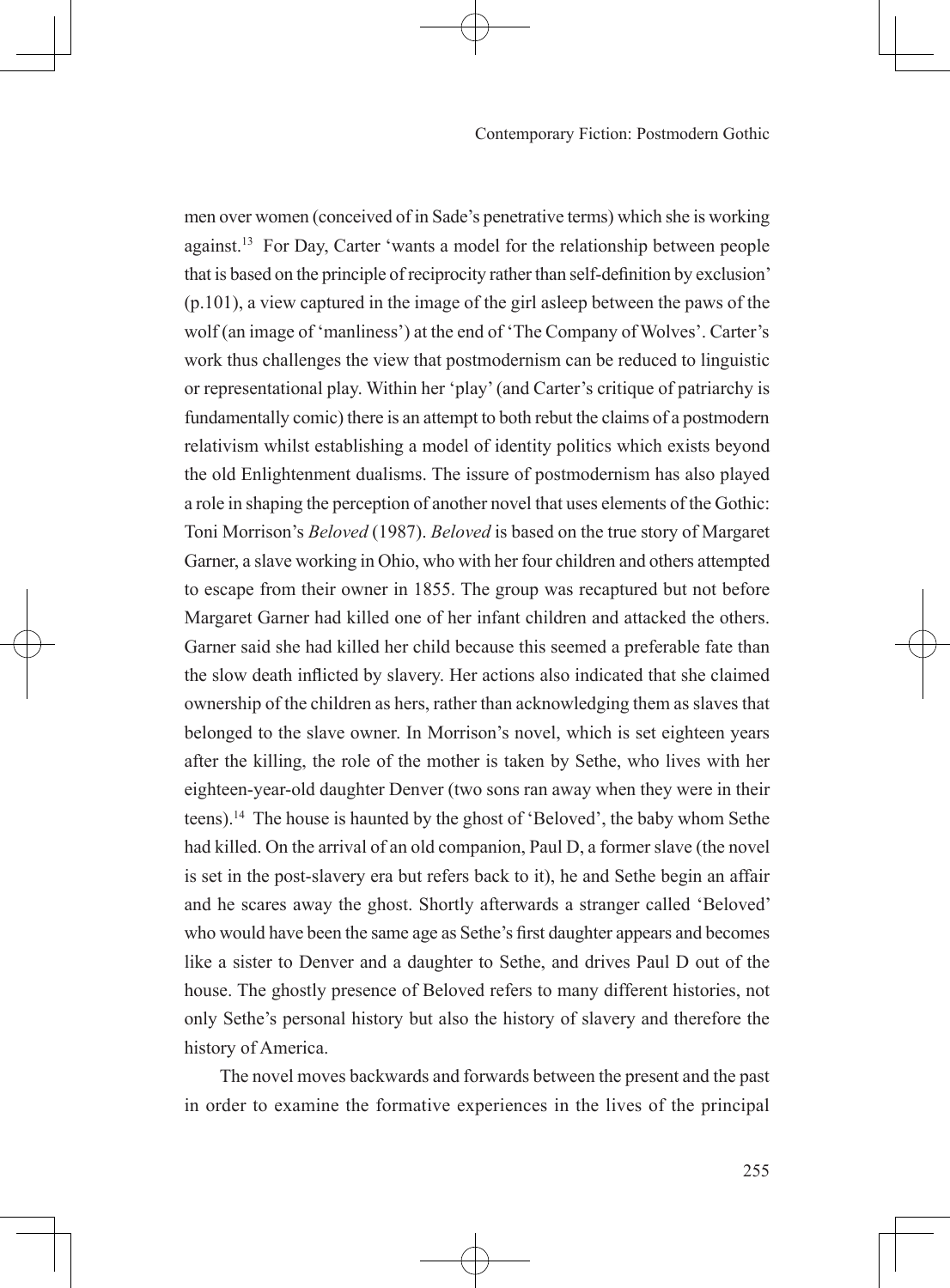characters. There is a deliberate ambivalence about Beloved, who can be read as either the return of Sethe's daughter, or as someone whose account of the past suggests that she experienced the journey on the slave ships used to transport Africans to America. Morrison creates this ambivalence by indicating that Beloved can be related to personal and political pasts because personal pasts are determined by political acts (such as Sethe's claim of 'ownership' over the infant Beloved by killing her). The novel uses ghosting as a complex allegory for the reclamation of the past which requires a process of rememory. The complicated stylistics of the novel might appear to emulate the type of literary play which characterises postmodernism but, as in Carter, postmodernist ideas of absence are challenged. The novel suggests tensions between absence (as in the use of the ghost) and presence (as in what that ghost represents, what past it keeps alive). The presence of the ghost (the presence of an absence, as it were) breaks down the boundaries between the living and the dead in order to generate an allegory about African Americans' experience in which as a group they are there but not there, powerfully present but culturally and economically marginalised. Rafael Pérez-Torres notes that this constitutes a highly politicised critique of the postmodern because it challenges the notion of 'absence' by using it as a conceit for historical and cultural invisibility, so that 'while Morrison's narrative shares affinities with other postmodern texts, it also suggests a connection between its narrative strategies and the sociohistorical conditions of Africans in the Americas', which means that the apparent postmodern 'narrative pastiche' in the novel is used 'to contest history as a master narrative', because it asks questions about who produces 'history'.15 Jackson, Carter, and Morrison are writing within different contexts, but all of them focus on issues about representation and motherhood. They all explore the meaning of absence (mothers, children, histories) as a critique of the type of empty representation that defines one version of the postmodern.

### **Notes**

1. See A. Robert Lee on 'Southern Gothic' in *The Handbook to Gothic Literature*. ed. Marie Mulvey-Roberts (Basingstoke: Macmillan, 1998), pp. 217-20, where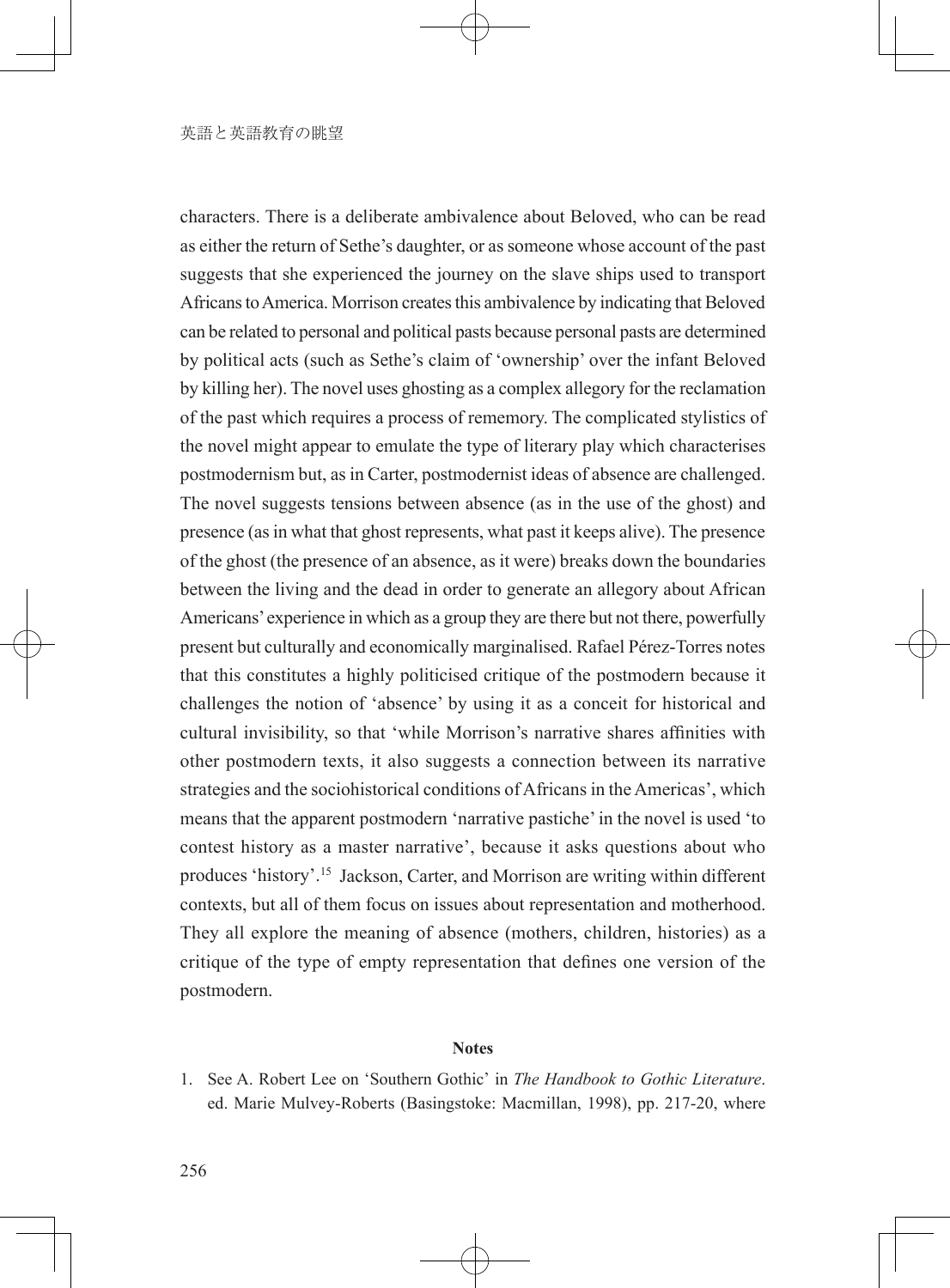he makes this link with Poe.

- 2. Stephen King, *Carrie* (London: New English Library, 1974).
- 3. James Herbert, *The Rats* (London: New English Library, 1974).
- 4. Clive Barker, 'Son of Celluloid', in *Clive Barker's Books of Blood*, vol.3 (London: Sphere, 1988), pp. 1-35.
- 5. Clive Barker, *Weaveworld* (Glasgow: Collins, 1988). See Andrfew Smith, 'Worlds That Creep Up on You: Postmodern Illusions in the Work of Clive Barker', in *Creepers*: *British Horror and Fantasy in the Twentieth Century*, ed. Clive Bloom (London: Pluto, 1993), pp. 176-86.
- 6. Shirley Jackson, *The hounting of Hill House* (London: Constable, [1959] 1999), p.83. All subsequent references in the text are to this edition.
- 7. Darryl Hattenhaur, *Shirley Jackson's American Gothic* (New York; State University of New York, 1999), pp. 160-1. All subsequent references in the text are to this edition.
- 8. For an extended analysis of Perrault's 'Little Red Riding Hood' see Jack Zipes, *The Trials Tribulations of Little Red Riding Hood* (London: Routledge, 1993).
- 9. Angela Carter, 'The Bloody Chamber', in *The Bloody Chamber* (Harmondsworth:Penguin, 1979), pp. 7-52, p.51.
- 10. Merja Makinen, 'Angela Carter's *The Bloody Chamber* and the decolonisation of feminine sexuality', in *Angela Carter: New Casebooks*, ed. Alison Easton (Basingstoke: Macmillan, 2000), pp. 20-36.
- 11. Angela Carter, 'The Company of Wolves', in *The Bloody Chamber* (Harmondsworth: Penguin, 1979), pp. 148-59, p.158. All subsequent references in the text are to this edition.
- 12. Aidan Day, *Angela Carter: The Rational Glass* (Edinburgh: Edinburgh University Press, 1998), see pp. 91-106. All subsequent references in the text are to this edition.
- 13. Angela Carter, *The Sadeian Woman* (London: Virago, 1979), p.26, cited in Day, *Angela Carter*, p. 97.
- 14. See Toni Morrison, *Beloved* (London: Vintage, 1987).
- 15. Rafael Pérez-Torres, 'Between Presence and Absence: *Beloved*, Postmodernism and Blackness', in *Beloved*: *A Casebook*, ed. William L. Andrews and Nellie Y. McKay (Oxford: Oxford University Press, 1999), pp. 179-201, p. 184, p. 194.